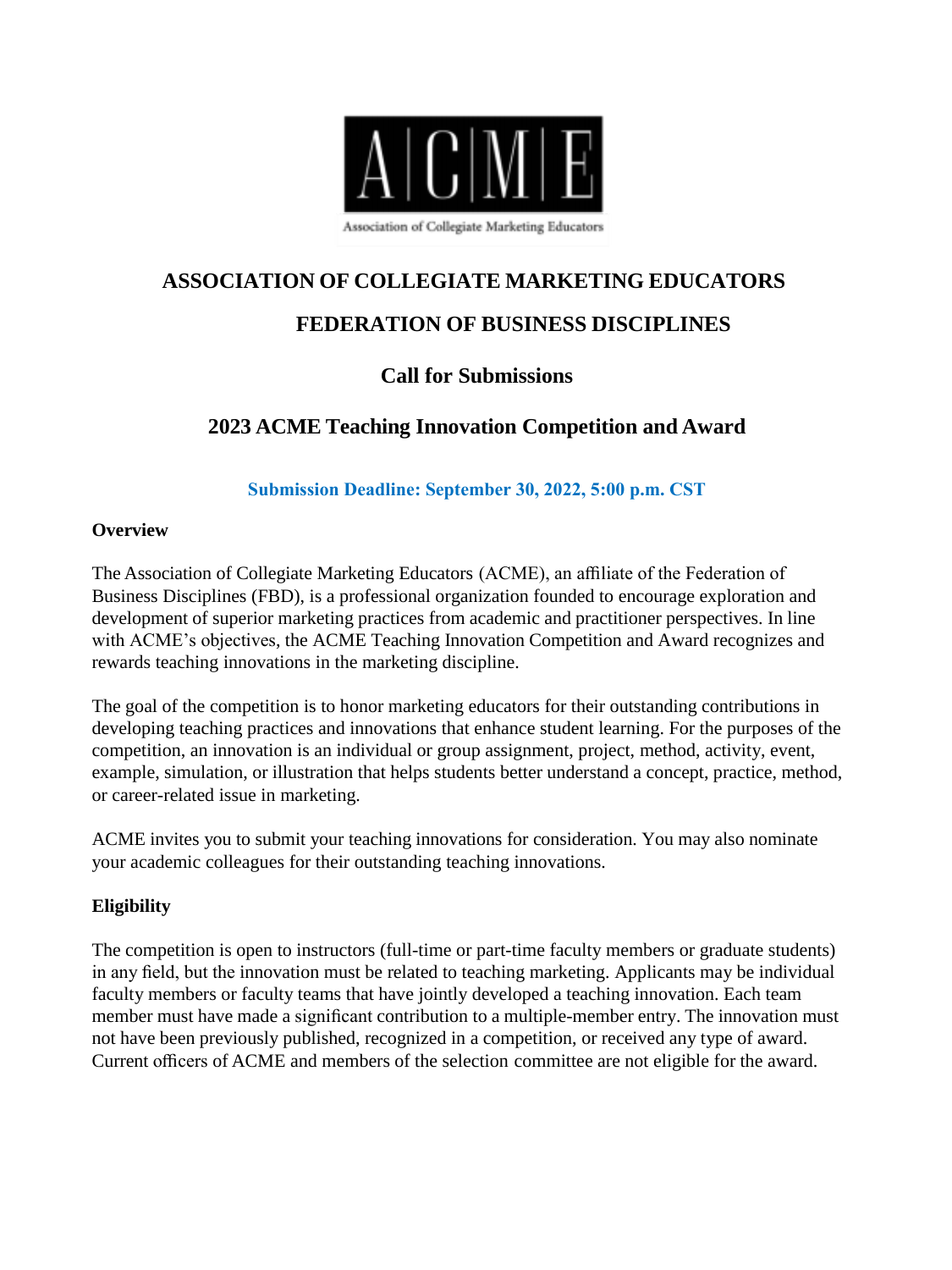#### **Awards**

Up to three finalists will be selected from the submitted entries. Finalists will present their entries in a special competition session during the Annual ACME Conference, to be held on March 8-11, 2023 (see the full CALL FOR PAPERS [HERE\)](https://frostburg-my.sharepoint.com/:b:/g/personal/lye_frostburg_edu/Ed9yNHITnVREvKXpaN7luXwBFOEKbZg4SLIZLNnmQZRLzg?e=azLFpM).The winning innovation will be selected from the finalist presentations. All finalists will be recognized at the ACME Awards Luncheon and Business Meeting on March 10, 2023.

The winner and other finalists will be awarded a cash prize and a certificate of recognition. Members of teams, where applicable, will each be awarded a certificate of recognition, and the team members share the respective cash award. Applicants not selected as finalists may be invited to present during the conference as part of a session within the Marketing Education Track, if scheduling permits.

#### **Submission Procedures**

Entry materials should be submitted electronically via EasyChair as follows:

#### *1) Description of the teaching innovation (limited to eight pages).*

Prepare a description of your teaching innovation as a PDF file, *without* the name(s) or identifying information for the applicant(s). The maximum length for the body of the document is eight double spaced pages, not including the reference list. Appendices, if included, should be limited to a maximum of four pages. Appendices and references may be single- or double-spaced. Documents should be in 12-point font with one-inch margins. Only PDF files are permitted. Name the file "[ACME ACTIC] [space] [the title of your submission]."

The innovation description must cover the following:

*Context for Innovation.* A description of the marketing problem or setting to which the innovation applies, the objectives and importance of the innovation, and relevant background information needed to provide a context for the innovation, including a brief literature review that would help situate your innovation within the marketing education literature.

*The Teaching Innovation, How it Works, and Supporting Materials.* A description of the innovation and how it works, such as:

- •how the innovation has been implemented and used by the entrant(s) and in what marketingcourse(s), and
- •how the innovation could be adapted across different learning objectives, time available,and/or multiple courses.

Include supporting materials to help explain the innovation and how it works, such as instructions given to students, highlights of your lesson plan(s) covering the innovation, sample slides from your lesson(s), and samples of student work.

*Effectiveness of the Innovation.* Evidence of the effectiveness of the use of the innovation. Such